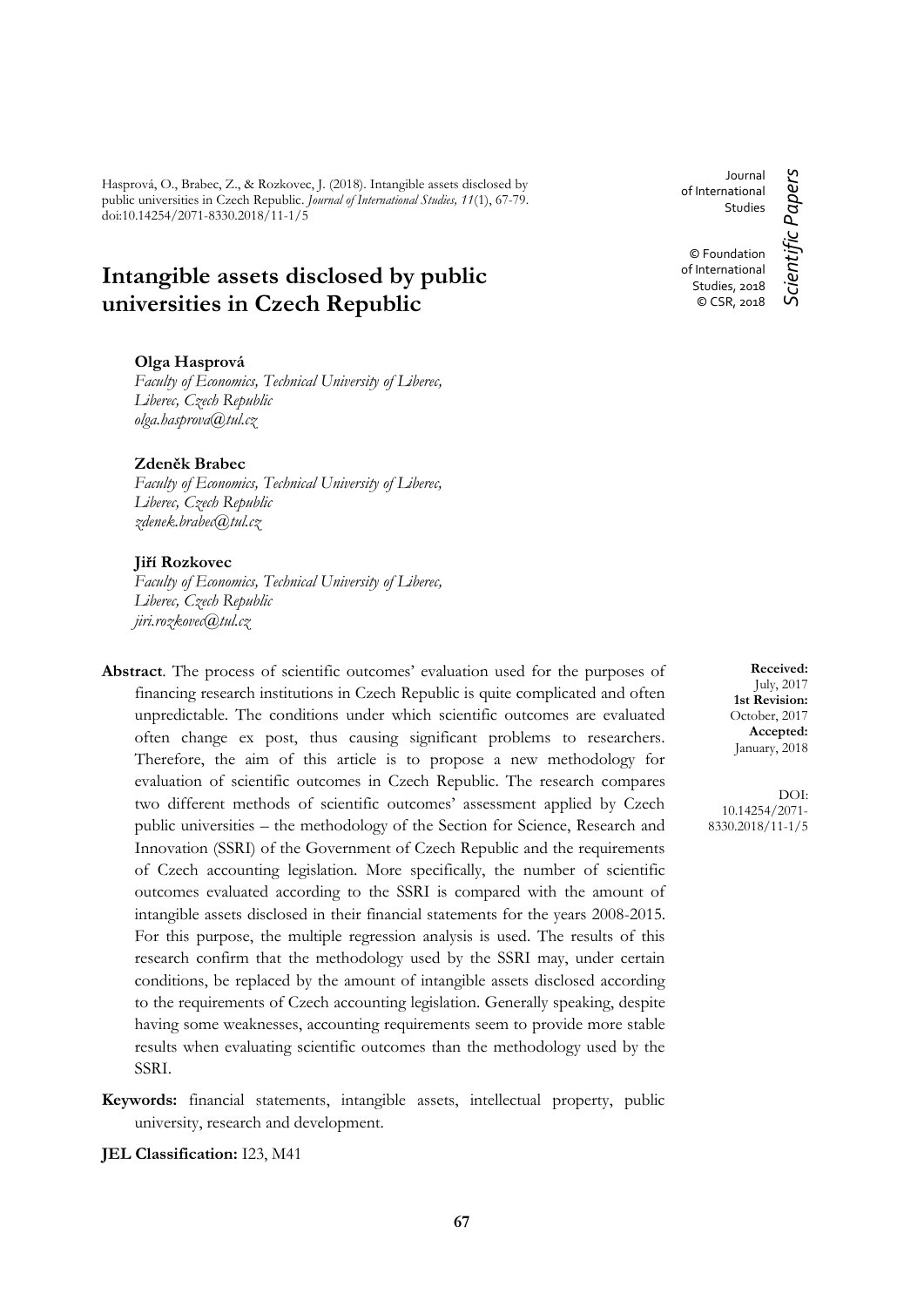## **1. INTRODUCTION**

Currently, information on important discoveries in the field of research and development, and its impact on the manufacturing sector and people's lives, is more often published in both scientific and popular articles. The rising importance of intangible assets, both in manufacturing and consumption, seems to be enabled by the participation of research institutions including, among others, public universities.

Increased competition in the manufacturing sector leads to pressure on activities and the evaluation of public universities, especially technical ones. Similar trends could also be observed in other countries, e.g. Israel (Cohen & Davidovitch, 2015). Assessment of the activities performed by public universities can be achieved using various perspectives. At present, the outcomes of Czech public universities in the field of science and research are assessed using the methodology of the Section for Science, Research and Innovation of the Government of Czech Republic (SSRI). The evaluation process is quite complicated and often unpredictable. The conditions under which scientific outcomes are evaluated often change ex post, thus causing problems to researchers (Pelegrýn, 2011). Moreover, application of this methodology is limited to the territory of Czech Republic only.

To avoid the abovementioned problems connected with the use of the SSRI methodology for evaluation of scientific outcomes, under a certain level of simplification, the amount of intangible assets disclosed in financial statements of public universities prepared according to Czech accounting legislation can be used as another method of evaluating the scientific outcomes of Czech public universities.

In practice, there are some problems concerning the recognition and measurement of intangible assets, for example, exact specification of intangible assets, their classification or determination of the moment at which they are recognised. In addition, Ramírez, Tejada and Gordillo (2013) mention cooperation as one of the main aspects of intangible assets, which is unfortunately not recognised by the current accounting legislation as such. Furthermore, measurement of intangible assets is often complicated, as well as the determination of their useful life. Decision on the recognition of intangible assets is often dependent on the probability of realizing the expected future benefits from investing in intangible assets. If the expected future benefits are more likely to be greater than 50%, then intangible assets can be recognised (Hunter, Webster, & Wyatt, 2012).

To avoid some of the abovementioned problems in the recognition and measurement of intangible assets, Krstić and Dordević (2010) suggest that companies should prepare a report on intangible assets or intellectual capital on a voluntary basis. This should reduce the gap between market and book value of companies.

The aim of this article is to propose a new methodology for evaluation of scientific outcomes in Czech Republic. Firstly, the article analyses the current approach to monitoring scientific outcomes in this country. After that, intangible assets are analysed from different perspectives. Subsequently, the problems connected with recognition and measurement of intangible assets are discussed. To do so, the requirements of Czech accounting legislation and the International Financial Reporting Standards (IFRS) are compared. Afterwards, the amount of scientific outcomes measured by the SSRI methodology and the amount of intangible assets disclosed by Czech public universities are used to develop and present a model for evaluating scientific outcomes in Czech Republic.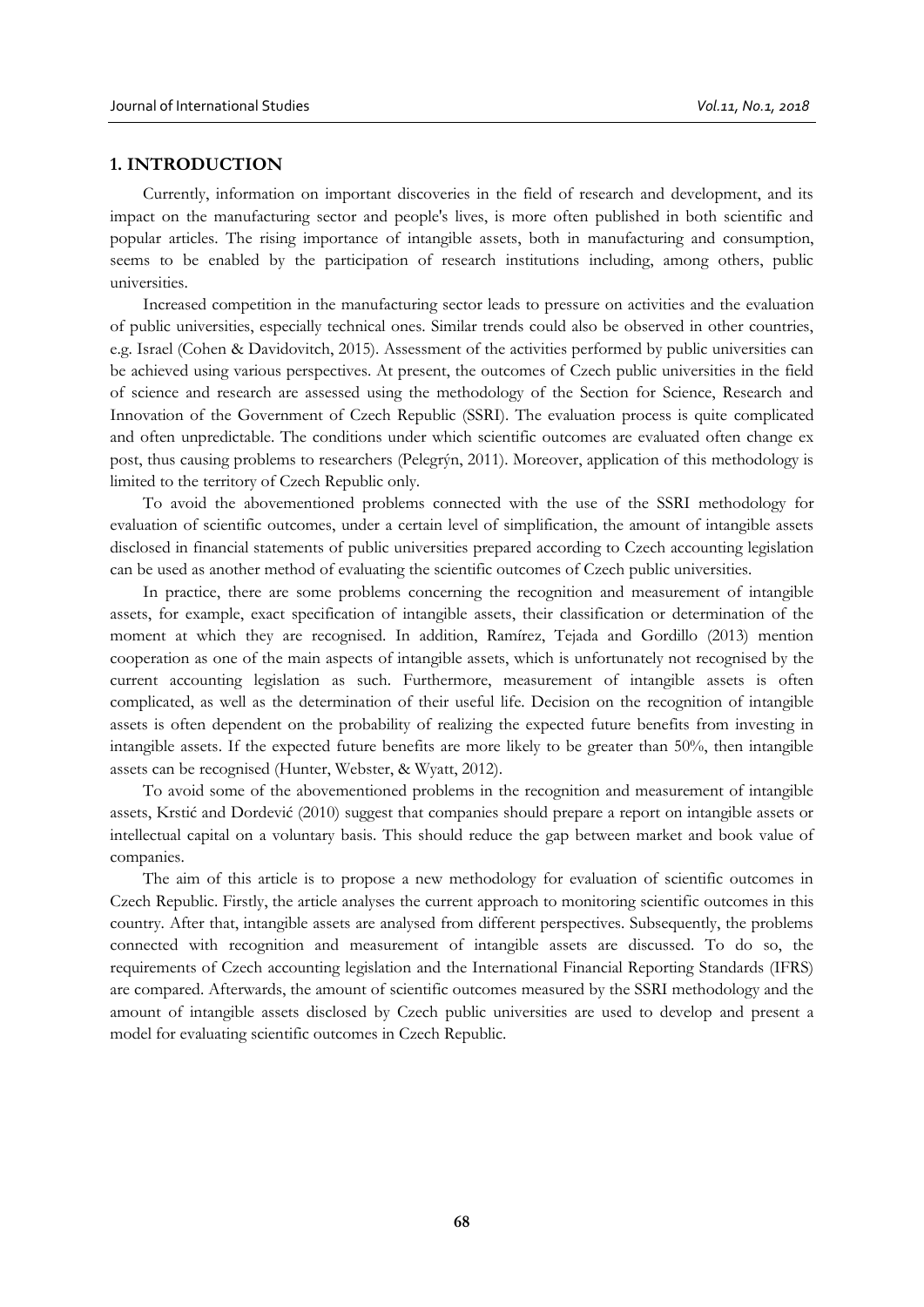## **2. CURRENT SITUATION IN EVALUATING THE SCIENTIFIC OUTCOMES IN THE CZECH REPUBLIC**

In addition to the Czech accounting legislation that regulates the accounting information embodied in the financial statements, the outcomes of research institutions including public universities are evaluated according to the methodology of the Section for Science, Research and Innovation of the Government of the Czech Republic (SSRI) valid for the years 2013 - 2016. This evaluation is one of the tools used for the distribution of financial resources provided by the Government of the Czech Republic to public universities.

Evaluation of research and developments outcomes according to this methodology includes only such scientific outcomes that are applied through the Research and development and innovation information system of the Czech Republic. The outcomes for the previous five years are attributed to individual research and development institutions using the moving average.

Using this method, the outcomes of research institutions are structured into three mutually interconnected pillars:

- **1 1**st **pillar** contains disciplinary related evaluation of *publication outcomes*. Depending on the discipline some outcomes are not evaluated at all and some achieve only a proportion of possible points according to the total number of points available for individual disciplines.
- **<sup>2</sup>nd pillar** is focused on *evaluating the quality* of institutions. A limited number of selected outcomes attributed to these institutions (best 20 %) are included into the total evaluation.
- **•** 3<sup>*rd</sup>* **pillar** evaluates *patents and non-publication outcomes of applied research*. Each patent is granted</sup> with the same number of points and the number of points attributed to other outcomes is dependent on the amount of financial support granted to the projects of applied or contractual research.

This methodology was firstly applied for the evaluation of the outcomes of the year 2012 and its implementation was gradual. In the year 2013, the first and third pillars were introduced, while the second pillar came into power in the year 2014. Another change in the methodology is applied to the outcomes of the year 2017 and onwards.

## **3. INTANGIBLE ASSETS AS A BASIS FOR EVALUATING THE SCIENTIFIC OUTCOMES IN THE CZECH REPUBLIC**

## **3.1 Defining intangible assets**

In the scientific literature, many various definitions of intangible assets can be found. However, there is no specific definition of intangible assets reflecting the special needs of universities and research institutes.

According to Lev (2001) intangible assets can be defined, however, their precise recognition and measurement is difficult. Respecting the legal requirements intangible assets existing in companies and other institutions can be defined from different perspectives. Each of them is applicable in different situations depending on the purposes of defining, recognising and measuring intangible assets. Therefore, the following perspectives can be distinguished:

- *legal protection perspective*  intangible assets are specified in detail in various legal acts, mainly as intellectual property,
- *management perspective* in different organizations different things are considered to be intangible assets,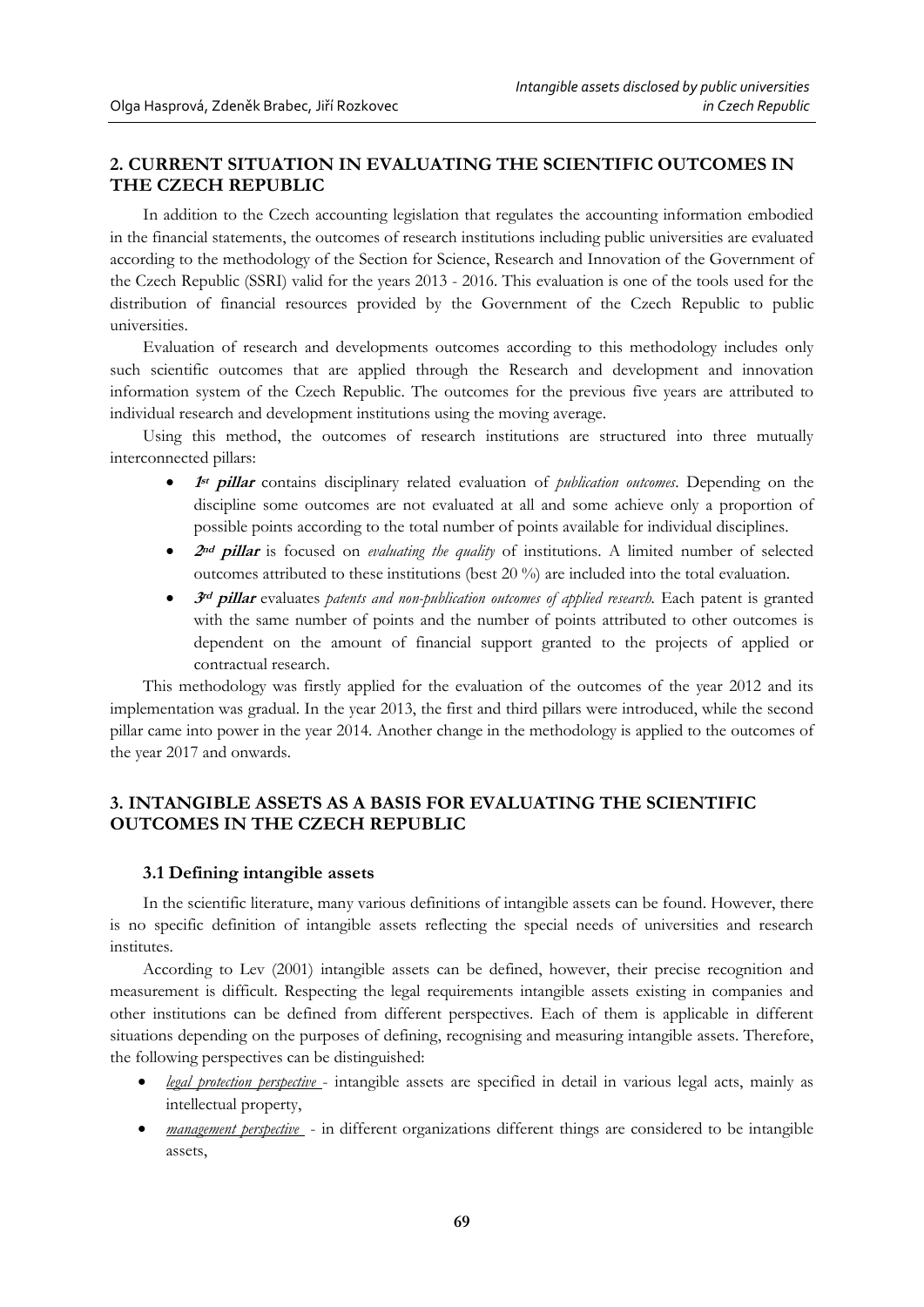*accounting perspective* – deals with the definition, recognition and measurement of intangible assets according to various accounting systems and in different accounting entities.

The definition of intangible assets seen from the perspective of intellectual property protection is analysed by many authors. Dobiáš (2008) considers intellectual property as an intangible asset resulting from a mental activity that is independent on a tangible substance. The subject of disposal (sale, donation, investment heritage or other transfer) is not the intangible asset itself but only the rights connected to it. Therefore, these rights are called intellectual property rights*.* Čada (2009) describes the term of intellectual property in a narrower sense compared to intangible assets. Intellectual property is characterized by the ability of becoming the object of social relations, especially trade relations. According to Candelin-Palmqvist, Sandberg and Mylly (2012) intellectual property rights seem to have rising importance, especially for innovative firms seeking international growth. On the other hand, Papageorgiadis and [Sharma](http://www.scopus.com/authid/detail.uri?origin=resultslist&authorId=57001741500&zone=) (2016) have found a nonlinear relationship between intellectual property rights and innovation.

Intellectual property, therefore, reflects the legal existence and economic value that are important attributes of intangible assets. Despite the different definitions of the term intellectual property, it is clear that intellectual property rights can provide companies and other entities with new earnings and, therefore, they are a tool for increasing their competitiveness. (Blomquvist, 2004)

To achieve the anticipated future earnings companies have to protect their intellectual property rights. To do so, companies have to consider different approaches to the protection of intellectual property rights applied in various countries. (Holyoak & Torremans, 2013) According to Mingaleva and Mirskikh (2013) the main shortcomings of the legal regulation for intellectual property are unsatisfactory protection of certain types of intellectual property, the dual interpretation of legal standards and the weak regulation of technical documentation on intellectual property. Hertzfeld, Link and Vonortas (2006) highligt the specific problems in the protection of intellectual property rights in research partnerships between companies, universities and state institutions. Similar issues are strengthened by Ayerbe et.al. (2014) analysing the defence industry in France.

### **3.2 Intangible assets in financial accounting**

Public universities have to prepare their financial statements in accordance with Regulation No. 504/2002 implementing the Accounting Act No. 563/1991 as subsequently amended.

The Czech accounting legislation does not provide any general definition of intangible assets but it explicitly lists the items that should be included in a specific item of the financial statements. There is no economic justification of their content, so the legislation is not able to provide a relevant guideline that should help prepare financial statements. An item is recognized as a fixed intangible asset if its useful life exceeds one year and the acquisition cost exceeds the value limit specified by the company. Useful life is described as a period during which the asset can be used itself or may serve as a basis for the component of other procedures and solutions. (Malíková & Černíková, 2013)

The following text describes selected groups of intangible assets according to the Czech accounting legislation (prevailing on January 1, 2016). With regard to the above mentioned classification of intellectual property, intangible assets can be classified as follows:

- **Intangible results of research and software** contain such outcomes and software that are not included in industrial or other valuable rights. These intangible assets were either internally generated and are held for trading or they were purchased from other entities.
- **Valuable rights** include industrial and similar intangible rights. Most of them are the outcomes of intellectual creative activities that are in the form of patents, copyrights, industrial or utility rights.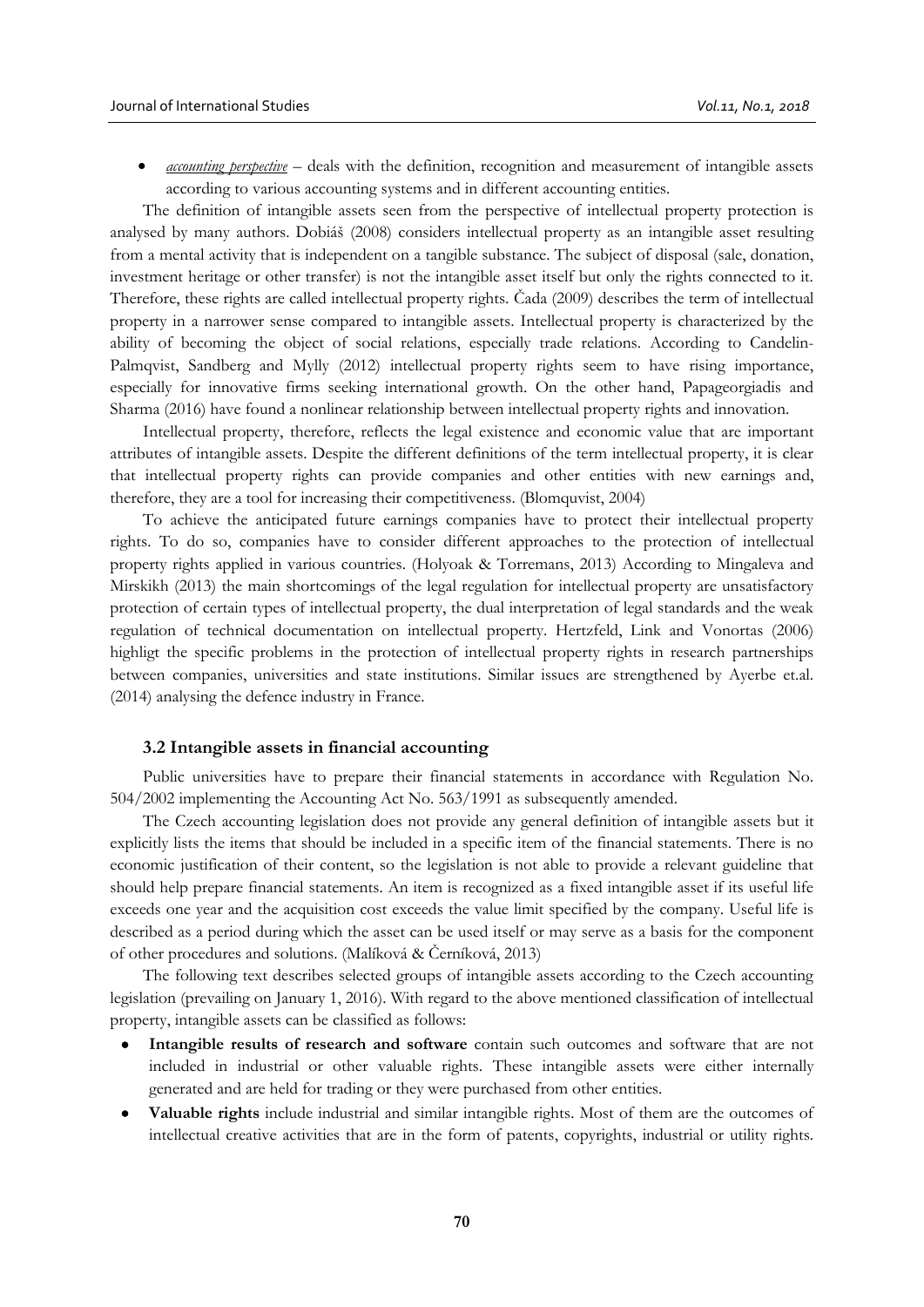Also, these intangible assets were either internally generated and held for trading or purchased from other entities.

- **Low value intangible assets** contain especially intangible results of research, software, valuable rights and other intangible assets with a useful life longer than one year and acquisition cost of individual items between 7 000 CZK and 60 000 CZK that was purchased no later than December 31, 2002.
- **Other intangible assets** contain such intangible assets that are not included in other groups, in particular preference limits for the production of certain specific agricultural products and allowances for emissions of greenhouse gases regardless of their cost.
- **Intangible assets in progress** include the acquisition of intangible assets until they are recognised.
- **Advances paid on intangible assets** contain long- and short-term advances paid on the purchase of intangible assets.

On the other hand, as intangible assets cannot be recognised, for example, start-up costs, expert opinions, market researches, development plans, various certification processes, proposals for promotional and advertising campaigns.

A bit controversial is also the recognition of intangible assets in progress. This issue is related to the value attributable to the costs spent on the development of these assets. The problem is that a company does not know whether the assets will be marketable in the future. So there is no proof that they will provide sufficient profits to cover the cost invested in their creation. Considering the principle of accrual accounting, it would be more appropriate to recognize these assets as expenses of the current accounting period. These assets may be potentially recognised once they have been completed and only if they meet the required conditions for their recognition. (Sedláček, 2010)

Intangible assets disclosed in the financial statements of public universities are mostly the outcomes of intellectual creative activities, including research and development projects. Such outcomes can be recognised as tangible or intangible assets (in the form of patents, utility designs etc.). These scientific projects usually last for a longer period, often several years. Related expenses are expected to be covered by selling the outcomes of these projects in the future. Accounting enables the evidence of these expenses in the form of complex pre-paid expenses. After achieving the set target, these expenses are recognised as expenses of the current period (for a maximum period of 4 years).

To reflect the decrease in the value of long-lived the straight-line method is usually used. This method is dependent on the length of the useful life of an asset. Therefore, the determination of the useful life of individual assets is important (Malíková & Brabec, 2012).

In addition to the above mentioned issues, the Czech accounting legislation is strongly influenced by the tax law because the gross profit determined according to the accounting rules is subsequently used as a basis for the calculation of corporate income tax. Therefore, for example, by calculating the depreciation and amortisation, tax requirements are often preferred to accounting requirements. This approach does not provide a true and fair view as required, for example, by the IFRS and, therefore, the reported values of fixed assets, operating expenses and profit/loss are distorted. Such accounting records may only be used as a tool for determining tax liability, but not for decision-making in a company (Horák & Malíková, 2011).

With regard to the changes in Czech accounting legislation in recent years, it can be assumed that the influence of IFRS on Czech accounting legislation will be rising. Therefore, the practices embodied in IFRS can also be introduced into the legislation used for the preparation of the financial statements of Czech public universities. This approach should increase the comparability of the financial statements in the international context.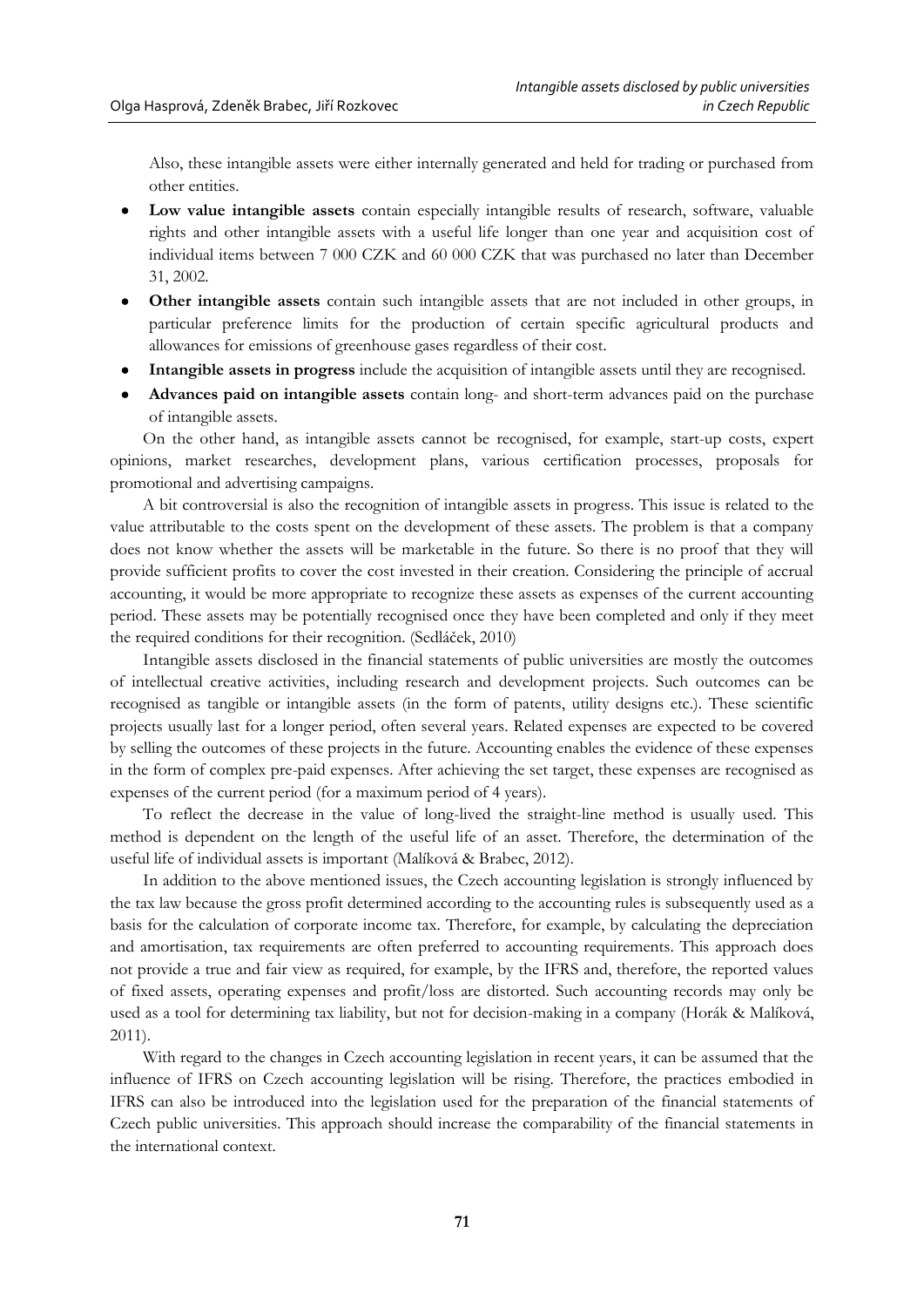IFRS recognises an item as an asset if it satisfies the definition of an asset that is embodied in the conceptual framework. So this item must be controlled by the company, it is a result of past events and its economic benefits will flow to the company. Furthermore, the economic benefits (sale or use of intangible assets) associated with this item must be probable and the cost or value of the item must be measured reliably. IAS 38 requires another critical attribute for recognition of an intangible asset that is called identifiability. It means that the intangible asset must be separable, so it is capable to be sold, transferred, licensed, rented, or exchanged to be separable and furthermore, this intangible asset arises from contractual or other legal rights (IASB, 2014).

The IFRS requirements on disclosure of intangible assets differ from those of Czech accounting legislation in many ways. The main difference is the response to the progressive development in the field of intangible assets, especially in the most extensive classification of intangible assets. However, it is obvious that IFRS only defines certain characteristics that are essential for the recognition of intangible assets. But, in fact of all the assets listed as intangible ones according to Czech accounting legislation can also be recognised according to IFRS (Svačina, 2010).

Amortisation of intangible assets is calculated using the straight-line method which is dependent on the useful life of individual assets. Only those intangible assets with a definite useful life can be amortised. Otherwise, the period for which the asset generates future benefits cannot be determined. Useful life shall not be too short even if the technological progress on some intangible assets is very rapid. On the other hand, useful life shall not be in any case longer than the existence of contractual or other legal rights associated with the use of certain intangible assets.

## **4. RESEARCH METHODOLOGY AND DATA**

#### **4.1. Research purpose and objectives**

The role of intangible assets at Czech public universities is analysed from two different perspectives. Firstly, research and developments outcomes of public universities are evaluated according to the methodology of the Section for Science, Research and Innovation of the Government of the Czech Republic (SSRI). On the other hand, the amount of intangible assets disclosed by Czech public universities is assessed using the comparative analysis of the information embodied in the financial statements of Czech public universities. To analyse the relationship between the SSRI and the intangible assets disclosed by Czech public universities, the multiple regression analysis (linear model and the stepwise backwards regression) is used.

As the research sample, all 26 public universities in the Czech Republic are chosen. As the data for the year 2016 evaluating the scientific outcomes of public universities according to the SSRI methodology are still not available, the multiple regression analysis covers only the period from 2008 to 2015.

## **4.2. Research findings at Czech public universities**

### **4.2.1 Assessing the science and scientific outcomes at Czech public universities**

Firstly, research and developments outcomes of public universities are evaluated according to the methodology of the SSRI. The input data for this analysis were obtained through the Research and development and innovation information system of the Czech Republic. The amount of scientific outcomes achieved by individual public universities in the Czech Republic is shown in Table 1.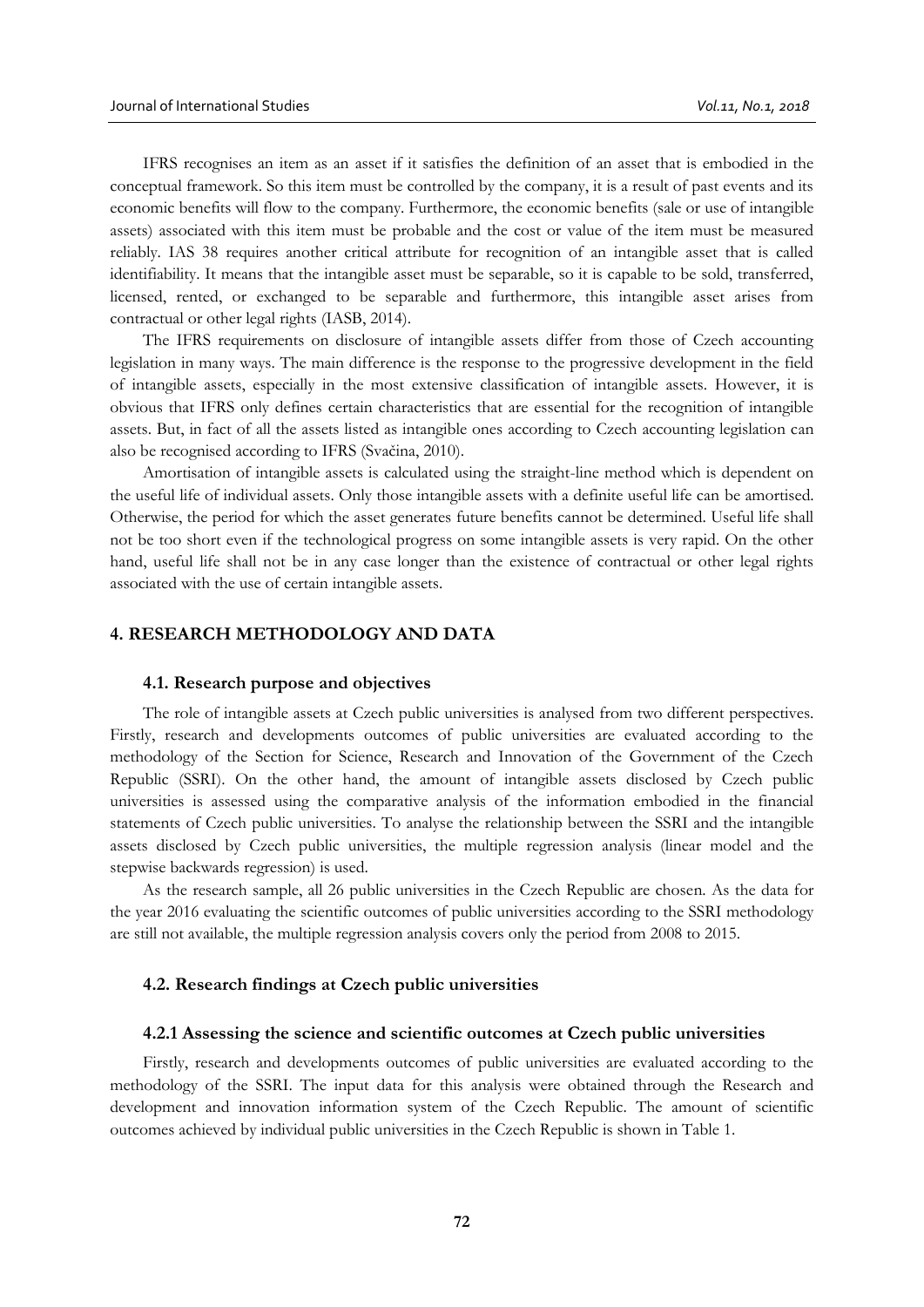Table 1

|  |  |  | The number of points achieved by Czech public universities in years $2008 - 2015$ |  |  |
|--|--|--|-----------------------------------------------------------------------------------|--|--|
|--|--|--|-----------------------------------------------------------------------------------|--|--|

|                                                    | Year           |           |           |           |             |           |           |           |  |
|----------------------------------------------------|----------------|-----------|-----------|-----------|-------------|-----------|-----------|-----------|--|
| University                                         | 2008           | 2009      | 2010      | 2011      | 2012        | 2013      | 2014      | 2015      |  |
| Academy of Performing Arts in                      | 2,190          | 3,466     | 4,615     | 5,151     | 5,818       | 6,139     | 6,107     | 5,892     |  |
| Prague                                             |                |           |           |           |             |           |           |           |  |
| Academy of Fine Arts in Prague                     | 236            | 201       | 270       | 537       | 835         | 1,030     | 1,102     | 1,473     |  |
| Czech University of Life Sciences                  | 11,560         | 19,072    | 30,097    | 39,261    | 53,785      | 65,496    | 74,067    | 80,078    |  |
| Prague                                             |                |           |           |           |             |           |           |           |  |
| Czech Technical University in Prague               | 87,631         | 155,587   | 194,547   | 211,796   | 235,606     | 271,116   | 268,036   | 251,010   |  |
| Janáček Academy of Music and                       |                |           |           |           |             |           |           | 1,862     |  |
| Performing Arts in Brno                            | 1,916          | 980       | 1,518     | 1,632     | 2,242       | 2,368     | 2,062     |           |  |
| University of South Bohemia in<br>České Budějovice | 21,440         | 39,082    | 55,586    | 65,244    | 75,283      | 85,145    | 85,444    | 78,572    |  |
| Masaryk University                                 | 78,608         | 122,392   | 191,667   | 197,256   | 209,252     | 240,618   | 245,669   | 241,585   |  |
| Mendel University in Brno                          | 17,024         | 23,058    | 30,722    | 37,076    | 44,528      | 56,206    | 60,271    | 61,498    |  |
| University of Ostrava                              | 5,135          | 10,318    | 18,683    | 23,417    | 28,607      | 36,757    | 37,758    | 37,845    |  |
| Silesian University in Opava                       | 4,065          | 7,062     | 11,649    | 12,796    | 14,907      | 19,536    | 21,882    | 22,500    |  |
| Technical University of Liberec                    | 10,200         | 14,149    | 21,218    | 25,653    | 31,379      | 39,963    | 43,091    | 42,968    |  |
| University of Hradec Králové                       | 1,567          | 3,623     | 7,739     | 10,506    | 14,349      | 19,430    | 20,312    | 21,449    |  |
| University of J. E. Purkyně in Ústí                |                |           |           |           |             |           |           |           |  |
| nad Labem                                          | 5,113          | 7,753     | 10,794    | 13,999    | 17,112      | 20,935    | 21,845    | 21,251    |  |
| Charles University in Prague                       | 246,366        | 429,291   | 487,227   | 513,338   | 544,458     | 606,172   | 596,258   | 562,112   |  |
| Palacký University Olomouc                         | 40,332         | 72,485    | 101,708   | 122,835   | 153,671     | 182,071   | 188,254   | 191,917   |  |
| University of Pardubice                            | 21,670         | 39,522    | 49,098    | 56,925    | 63,489      | 70,160    | 70,472    | 67,044    |  |
| Tomas Bata University in Zlín                      | 6,169          | 9,701     | 17,823    | 22,529    | 32,732      | 43,136    | 46,859    | 45,006    |  |
| University of Veterinary and                       |                |           |           |           |             |           |           |           |  |
| Pharmaceutical Sciences Brno                       | 8,080          | 13,423    | 16,599    | 18,838    | 19,244      | 22,246    | 22,464    | 22,082    |  |
| VŠB - Technical University of                      |                |           |           |           |             |           |           |           |  |
| Ostrava                                            | 12,912         | 20,670    | 35,287    | 52,308    | 72,274      | 93,000    | 100,379   | 100,091   |  |
| University of Economics, Prague                    | 12,126         | 14,750    | 25,529    | 24,030    | 23,553      | 28,639    | 28,083    | 26,522    |  |
| University of Chemistry and                        |                |           |           |           |             |           |           |           |  |
| Technology, Prague                                 | 41,733         | 62,164    | 65,174    | 79,556    | 86,497      | 100,248   | 101,874   | 101,603   |  |
| College of Polytechnics Jihlava                    | 0              | 0         | 0         | 0         | $\mathbf 0$ | 258       | 359       | 640       |  |
| Institute of Technology and Business               | $\overline{7}$ | 133       | 0         | 0         | 1,122       | 1,260     | 1,247     | 1,238     |  |
| in České Budějovice                                |                |           |           |           |             |           |           |           |  |
| Academy of Arts, Architecture and                  | $\pmb{0}$      | 600       |           | 1,106     | 1,306       | 1,519     |           |           |  |
| Design in Prague                                   |                |           | 1,166     |           |             |           | 1,988     | 2,090     |  |
| Brno University of Technology                      | 62,100         | 88,667    | 115,882   | 134,934   | 148,357     | 175,870   | 170,845   | 157,437   |  |
| University of West Bohemia                         | 20,956         | 29,495    | 49,036    | 62,430    | 71,835      | 87,381    | 90,907    | 90,034    |  |
| Total                                              | 719, 136       | 1,187,644 | 1,543,634 | 1,733,153 | 1,952,241   | 2,276,699 | 2,307,635 | 2,235,799 |  |

*Source:* Compiled by the authors based on the data gathered from (Research, Development and Innovation Council, 2016).

Table 1 shows that the total amount of points according to the SSRI methodology is rising quite rapidly. Using this methodology, the scientific outcomes seem to be considerably dependent on the size of the universities. The leader is the biggest university in the Czech Republic, the Charles University in Prague, which has more than twice as many points as the two following universities, namely the Czech Technical University in Prague and Masaryk University. The rising numbers have been caused by both increasing performance of the universities and changes in the methodology in evaluating the scientific outcomes.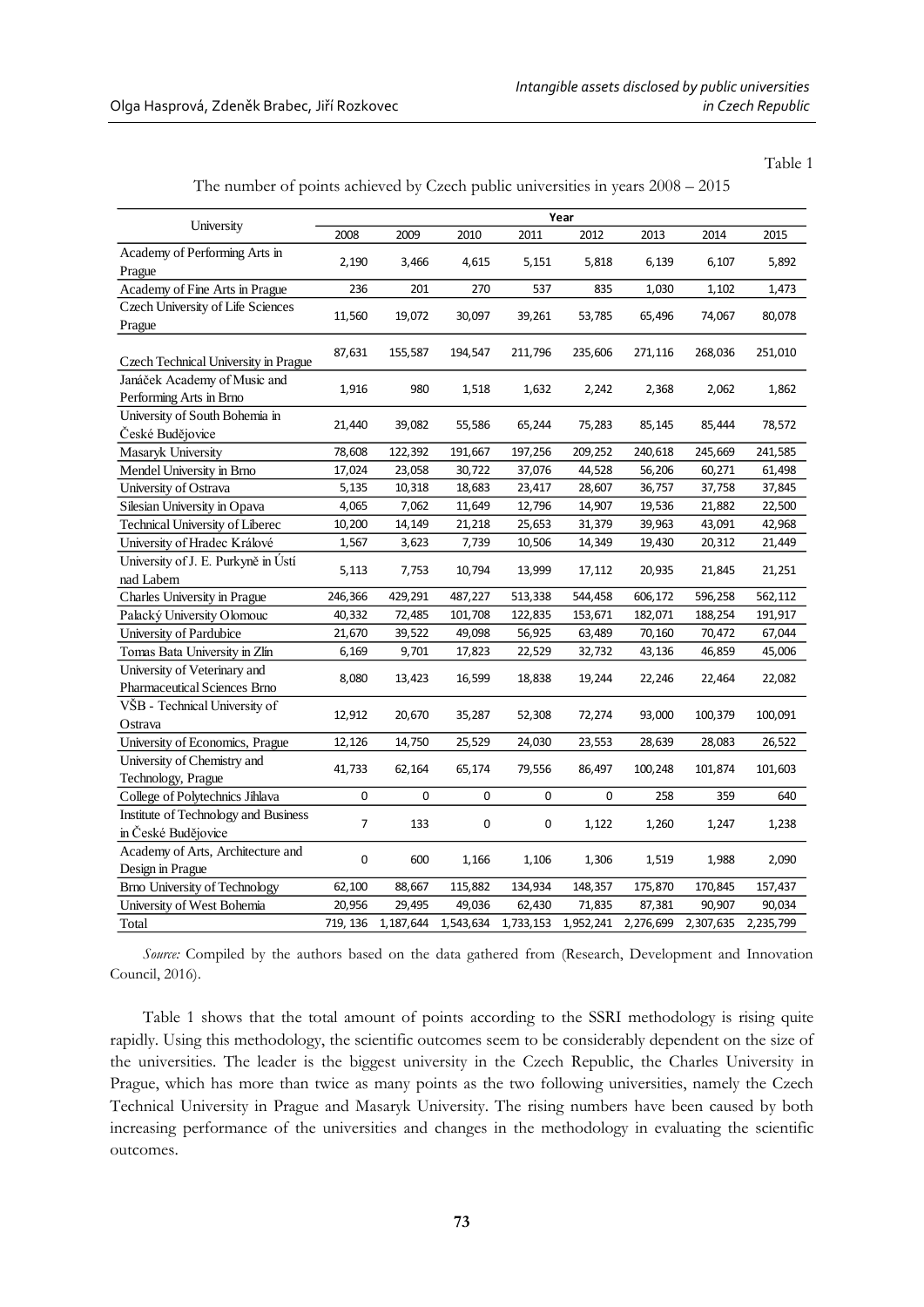### **4.2.2 The amount of intangible assets disclosed by Czech public universities**

The second perspective used to analyse scientific outcomes of Czech public universities is focused on accounting information. As the input data, the annual economic reports of the 26 public universities in the Czech Republic are used. The research period covers the years 2008-2016. Table 2 shows absolute amounts of intangible assets disclosed by the analysed universities in the year 2016, regardless of their scientific orientation or the number of their researchers. The item other intangible assets includes low value intangible assets, other intangible assets, intangible assets in progress and advances paid on intangible assets as they are disclosed in the financial statements in accordance with the requirements of Czech accounting legislation.

According to the total amount of intangible assets, the most important item is software, which makes about 85 % of the amount of total intangible assets. The selected universities use software both in their research and for educational activities. Intangible results of research and development are disclosed only by 6 universities, which is about a quarter of the total number of Czech public universities. The largest relative proportion of intangible results of research and development to total intangible assets is disclosed by Brno University of Technology (about 13.4 %) and the Technical University of Ostrava (about 4.8 %). In the case of valuable rights the situation concerning their disclosure is a bit better. Valuable rights are disclosed by 12 universities. The largest absolute amount of valuable rights was disclosed by the Technical University of Ostrava and the University of Pardubice. As the relative proportion of valuable rights to total intangible assets is taken into account, the leaders are the University of Veterinary and Pharmaceutical Sciences Brno with 50.6 % and the University of Pardubice with 34.1 %.

Average amortisation of intangible assets is about 83.7 % and it is mostly influenced by amortisation of software. But the level of amortisation is different at analysed universities. The most amortised intangible assets are disclosed by the University of Economics, Prague (about 94.8 %), whereas the opposite situation is at the Institute of Technology and Business in České Budějovice with the amortisation rate of about 58.4 %. Other types of intangible assets (except from intangible assets in progress and advances paid on intangible assets) are usually completely amortised.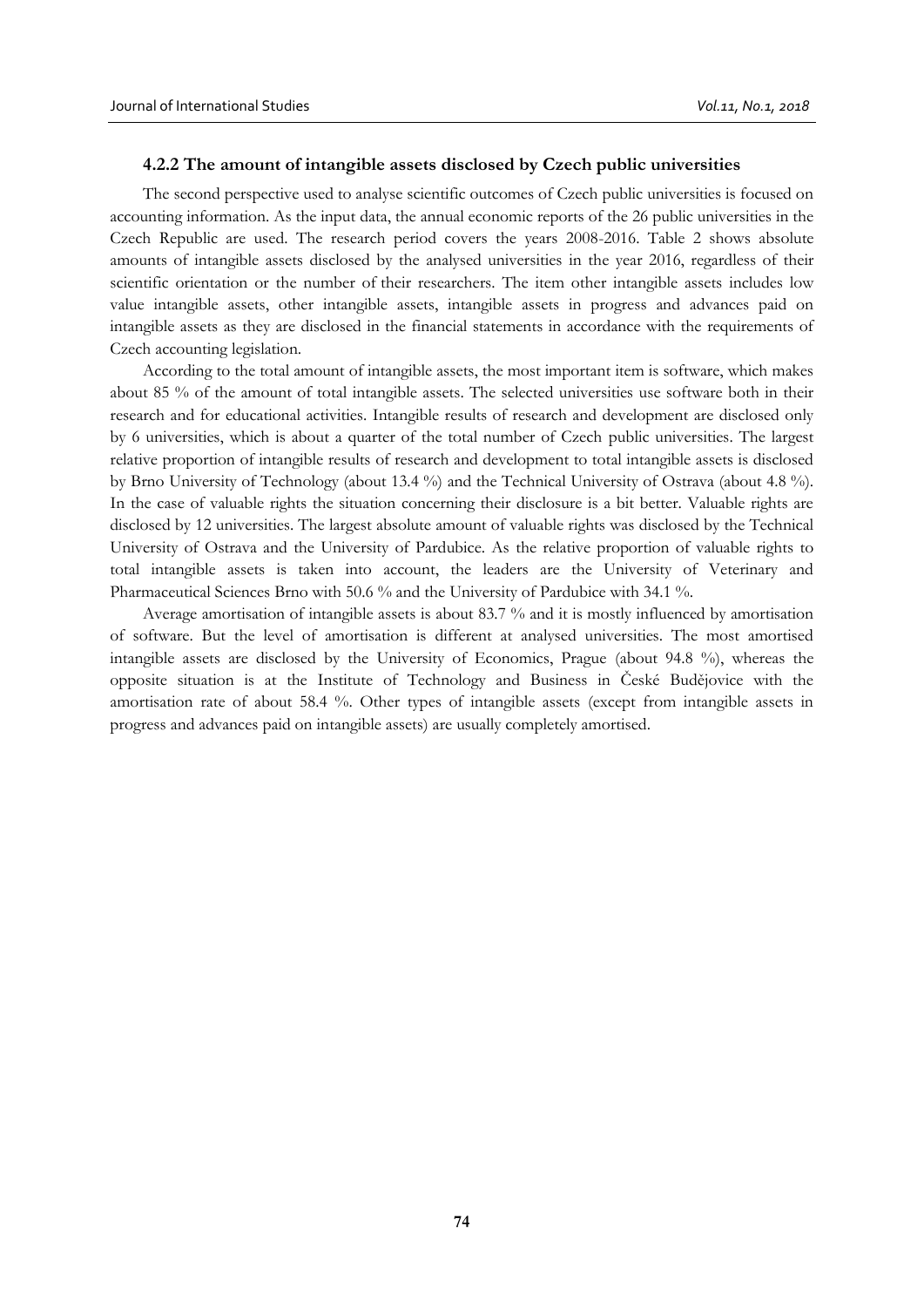Table 2

|                                                              | Intangible assets in purchase price (in thousands of $CZK$ ) |           |                  |                            |                               |                                                |
|--------------------------------------------------------------|--------------------------------------------------------------|-----------|------------------|----------------------------|-------------------------------|------------------------------------------------|
| University                                                   | Intangible results<br>of research and<br>development         | Software  | Valuable rights  | Other intangible<br>assets | Total<br>intangible<br>assets | Amortisation of<br>intangible assets<br>(in %) |
| Academy of Performing Arts in Prague                         | $\overline{0}$                                               | 18,614    | 1,223            | 1,123                      | 20,960                        | 77.37                                          |
| Academy of Fine Arts in Prague                               | $\overline{0}$                                               | 7,499     | $\mathbf{0}$     | 54                         | 7,553                         | 78.41                                          |
| Prague                                                       | $\overline{0}$                                               | 83,472    | $\boldsymbol{0}$ | 3,458                      | 86,955                        | 69.53                                          |
| Czech Technical University in Prague                         | $\overline{0}$                                               | 248,158   | $\overline{0}$   | 10,701                     | 258,859                       | 87.11                                          |
| Performing Arts in Brno                                      | $\mathbf{0}$                                                 | 16,719    | $\boldsymbol{0}$ | 529                        | 17,248                        | 85.45                                          |
| Budějovice                                                   | $\Omega$                                                     | 57,211    | 204              | 7,852                      | 65,428                        | 89.30                                          |
| Masaryk University                                           | 1,959                                                        | 291,336   | 11,111           | 23,538                     | 327,944                       | 90.61                                          |
| Mendel University in Brno                                    | 5,418                                                        | 105,759   | 250              | 6,370                      | 117,797                       | 91.80                                          |
| University of Ostrava                                        | $\boldsymbol{0}$                                             | 36,739    | $\boldsymbol{0}$ | 3,406                      | 40,220                        | 93.61                                          |
| Silesian University in Opava                                 | $\overline{0}$                                               | 35,810    | 223              | 2,329                      | 38,362                        | 90.13                                          |
| Technical University of Liberec                              | 252                                                          | 48,188    | $\boldsymbol{0}$ | 2,133                      | 50,572                        | 91.10                                          |
| University of Hradec Králové                                 | $\mathbf{0}$                                                 | 37,483    | $\overline{0}$   | 1,605                      | 39,088                        | 88.90                                          |
| University of J. E. Purkyně in Ústí nad<br>Labem             | $\mathbf{0}$                                                 | 75,224    | 786              | 2,245                      | 78,255                        | 94.06                                          |
| Charles University in Prague                                 | $\boldsymbol{0}$                                             | 300,245   | $\mathbf{0}$     | 11,440                     | 312,786                       | 78.73                                          |
| Palacký University Olomouc                                   | $\overline{0}$                                               | 205,738   | 11,552           | 19,374                     | 236,664                       | 81.00                                          |
| University of Pardubice                                      | $\overline{0}$                                               | 76,715    | 42,208           | 4,658                      | 123,581                       | 82.61                                          |
| Tomas Bata University in Zlín                                | $\mathbf{0}$                                                 | 113,830   | 6,891            | 4,205                      | 124,926                       | 86.58                                          |
| University of Veterinary and<br>Pharmaceutical Sciences Brno | $\boldsymbol{0}$                                             | 17,740    | 18,254           | 54                         | 36,048                        | 81.00                                          |
| VŠB - Technical University of Ostrava                        | 17,387                                                       | 178,544   | 44,150           | 120,694                    | 360,775                       | 59.12                                          |
| University of Economics, Prague                              | $\mathbf{0}$                                                 | 38,580    | $\boldsymbol{0}$ | $\mathbf{0}$               | 38,580                        | 94.76                                          |
| University of Chemistry and Technology,<br>Prague            | $\boldsymbol{0}$                                             | 44,909    | $\boldsymbol{0}$ | 3,973                      | 48,881                        | 93.37                                          |
| College of Polytechnics Jihlava                              | $\mathbf{0}$                                                 | 14,466    | $\boldsymbol{0}$ | 92                         | 14,558                        | 92.02                                          |
| Institute of Technology and Business in<br>České Budějovice  | $\boldsymbol{0}$                                             | 10,606    | $\boldsymbol{0}$ | $\boldsymbol{0}$           | 10,606                        | 58.38                                          |
| Academy of Arts, Architecture and<br>Design in Prague        | $\boldsymbol{0}$                                             | 9,626     | $\boldsymbol{0}$ | 1,203                      | 11,658                        | 69.85                                          |
| <b>Brno University of Technology</b>                         | 30,654                                                       | 189,359   | $\overline{0}$   | 9,018                      | 229,031                       | 88.46                                          |
| University of West Bohemia                                   | 283                                                          | 271,248   | 1,862            | 6,870                      | 280,263                       | 83.07                                          |
| Total                                                        | 55,953                                                       | 2,533,818 | 138,714          | 246,924                    | 2,977,599                     | 83.69                                          |

Intangible assets disclosed by Czech public universities in the year 2016

*Source:* compiled by the authors.

## **3.2.2 Establishing the model**

For further analysis, the data are slightly modified. As dependent variable the amount of points achieved according to the SSRI methodology is selected. In order to express the value of points achieved according to the SSRI methodology, their total amount is divided by the number of employees working at each university. This should reflect the performance of universities in a better way, allowing comparability of universities of a different size.

The independent variables included the following four items: intangible results of research and development, software, valuable rights and other intangible assets. All of these variables are disclosed in the gross book value. The descriptive statistics of the research sample are presented in Table 3.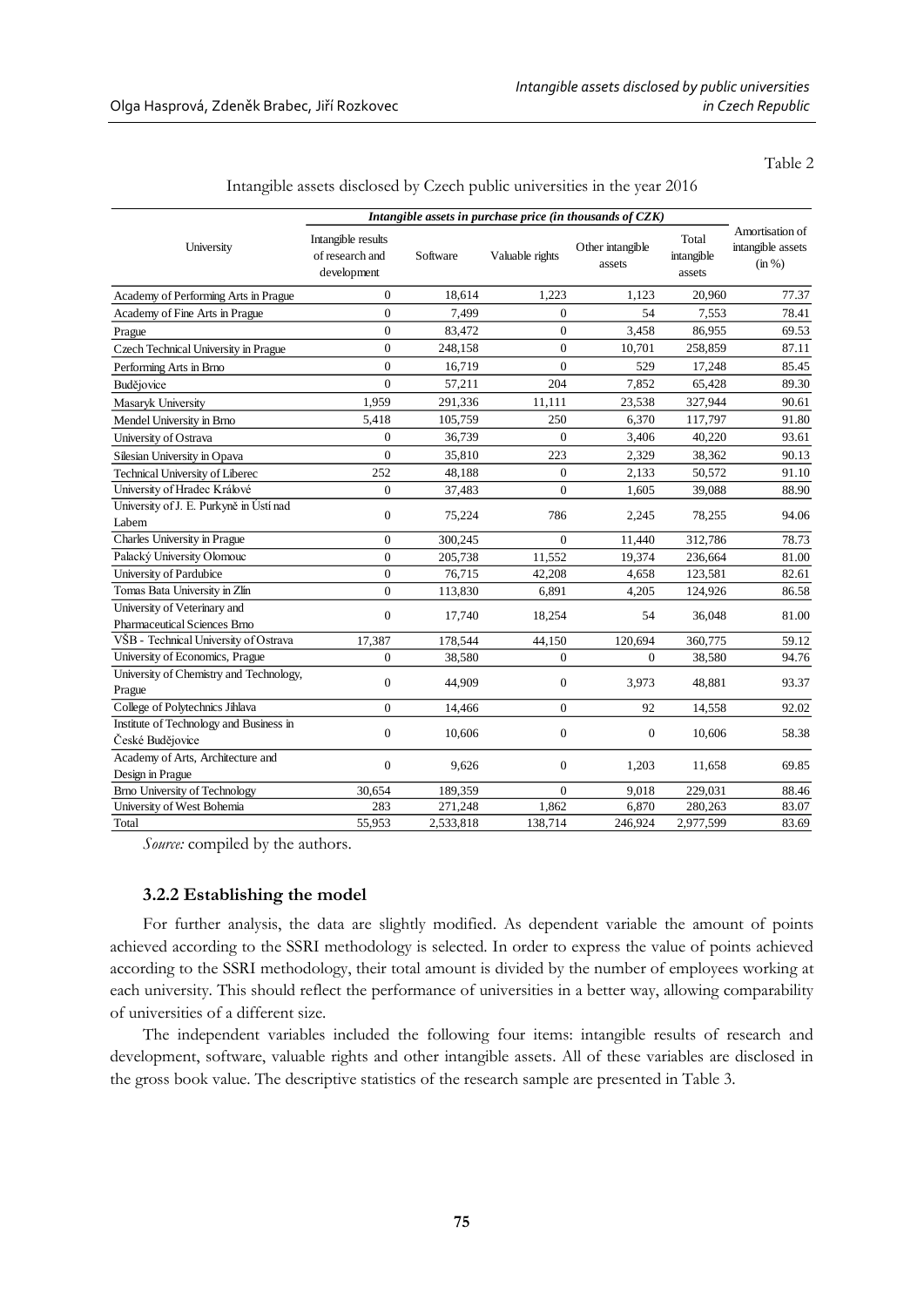Table 3

| <b>Statistic</b>   | Intangible results of<br>research and<br>development | Software | Valuable rights | Other intangible<br>assets | SSRI points per<br>employee |
|--------------------|------------------------------------------------------|----------|-----------------|----------------------------|-----------------------------|
| Count              | 206                                                  | 206      | 206             | 206                        | 206                         |
| Average            | 1,007.58                                             | 66,192.2 | 2,521.91        | 8,669.01                   | 60.4516                     |
| Median             | $\theta$                                             | 40,083.7 | 0               | 4,560.38                   | 52.6341                     |
| Standard deviation | 4,012.94                                             | 69,819.3 | 7,474.01        | 14,336.4                   | 44.1931                     |
| Minimum            | $\theta$                                             | 176.12   | 0               | $\theta$                   | $\overline{0}$              |
| Maximum            | 30,654                                               | 288,892  | 43,882          | 138,792                    | 161.731                     |
| Range              | 30,654                                               | 288,716  | 43,882          | 138,792                    | 161.731                     |
| Lower quartile     | $\theta$                                             | 16,563.8 | $\theta$        | 1,248                      | 20.3659                     |
| Upper quartile     | $\theta$                                             | 90,136   | 440.23          | 11,899                     | 96.294                      |
| <b>Skewness</b>    | 5.08168                                              | 1.63244  | 4.15796         | 6.01543                    | 0.436199                    |
| Kurtosis           | 27.8627                                              | 1.85714  | 18.1675         | 47.9295                    | $-0.954642$                 |

Descriptive statistics of the quantitative variables

*Source:* compiled by the authors.

Assuming a linear relationship exists between the dependent variable and the set of independent variables, the following multiple linear regression model explaining the behaviour of the SSRI per employee according to the independent variables (individual intangible assets) is developed:

SSRI/employee =  $\beta_1$ \*Intangible results of research and development +  $\beta_2$ \*Software +  $\beta_3$ \*Valuable rights +  $\beta$ <sub>4</sub>\*Other intangible assets

The multiple regression analysis applies the method of stepwise backward regression to the data gathered. Removing the independent variable "Other intangible assets" from the model in the first step, the final model contains the following parameters (see Table 4).

|                    |                    |          |           | Table 4 |
|--------------------|--------------------|----------|-----------|---------|
|                    |                    |          |           |         |
|                    |                    | Standard | T         |         |
| Parameter          | Estimate $(\beta)$ | Error    | Statistic | P-Value |
| Intangible results | 0.001748           | 0.000711 | 2.4599    | 0.0147  |
| Software           | 0.000604           | 0.00003  | 18.2637   |         |
| Valuable rights    | 0.000877           | 0.000385 | 2.2797    | 0.0237  |

*Source:* compiled by the authors.

The analysis concluded that all three above mentioned parameters are statistically significant because the P-Value in Table 4 is lower than 0.05. Therefore, at the 95.0% confidence level it can be concluded that Intangible results, Software and Valuable rights influence the SSRI per employee. The most important parameter of the regression model is the item software with the P-Value equal to zero. The relationship is shown in Figure 1.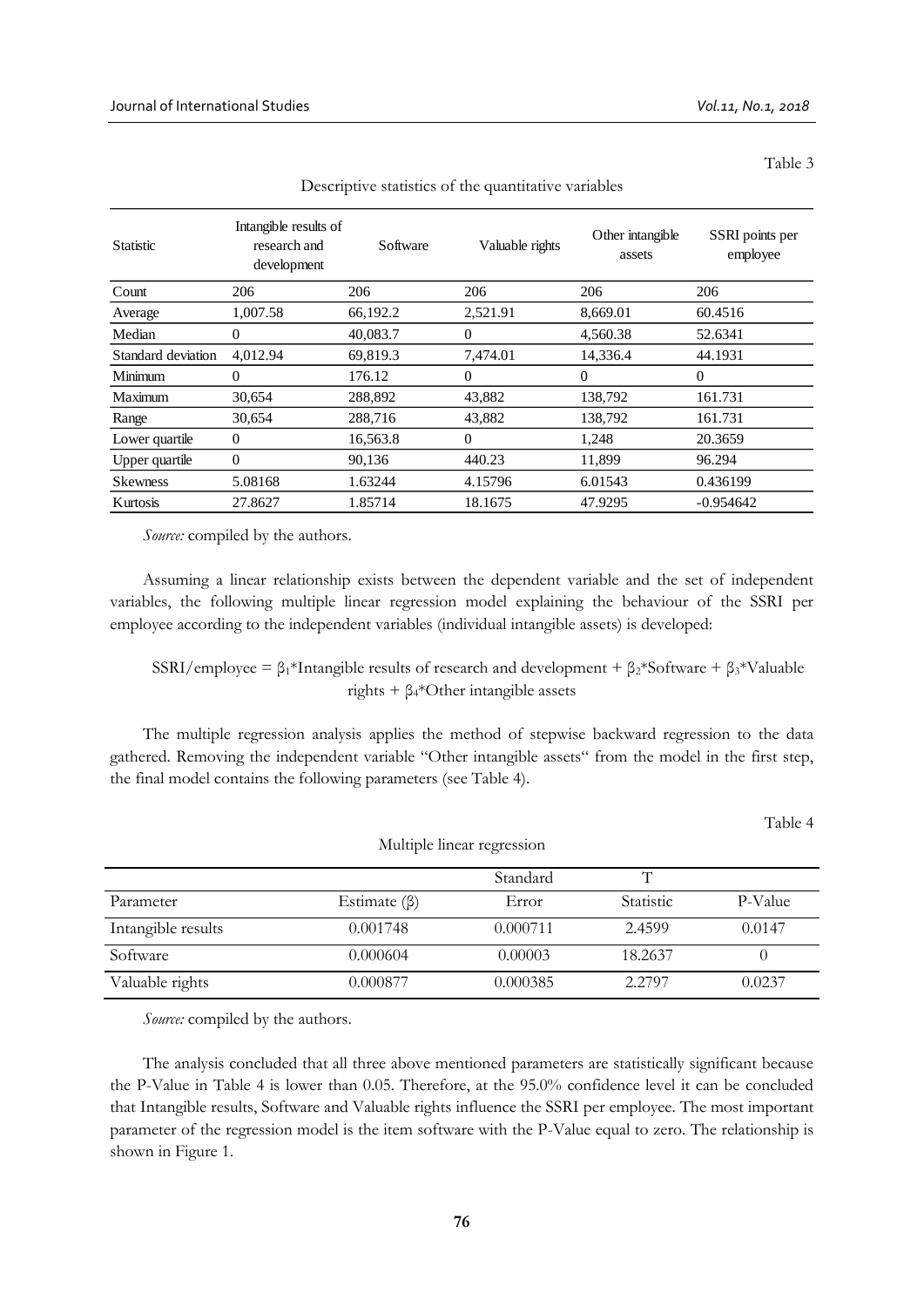

**Figure 1. The relationship between SSRI per employee and software** *Source:* compiled by the authors.

Considering the reliability of the proposed regression model, it can be said that it represents a fairly strong association between the independent variables and the dependent variable, since the P-Value of ANOVA is zero. Furthermore, the coefficient of determination (R2) is 72.76%. As the variation of the SSRI per employee is influenced by the three selected items of intangible assets 72.76% , it can be concluded that the SSRI methodology can be replaced by the amount of disclosed intangible assets in the balance sheet.

## **5. CONCLUSIONS**

The method used to evaluate the outcomes of research and development activities is based on scoring that is subsequently used for the distribution of financial resources provided by the Government of the Czech Republic. The main drawback of this evaluation is its instability or retrospective change of rules. In addition, the evaluators may apply a subjective approach. As the evaluation includes also the publication activity, the number of publications is rising but their quality is questionable. (Belás, 2014)

On the other hand, the evaluation of scientific outcomes using the amount of intangible assets disclosed in accordance with the requirements of Czech accounting legislation should bring more stability and remove subjective factors from the evaluation process.

It can be concluded that both systems used for the assessment of intangible assets linked to research and development activities have similar weaknesses. The main problem lies in determining the value of individual items. It does not matter if the term value means the measurement of intangible assets or the attribution of points to the outcomes of research and development activities.

In conclusion, it can be noted that the above mentioned approaches use absolute indicators to evaluate intangible assets. In order to compare the performance of public universities in this area relative indicators that would express the intensity and efficiency of intangible assets have to be developed. Such indicators could include, for example, earnings per employee, student or unit of expenses.

To avoid the above mentioned problems, intangible assets should be evaluated by using the IFRS requirements that are valid in most of the developed advanced economies. Changes and their impact have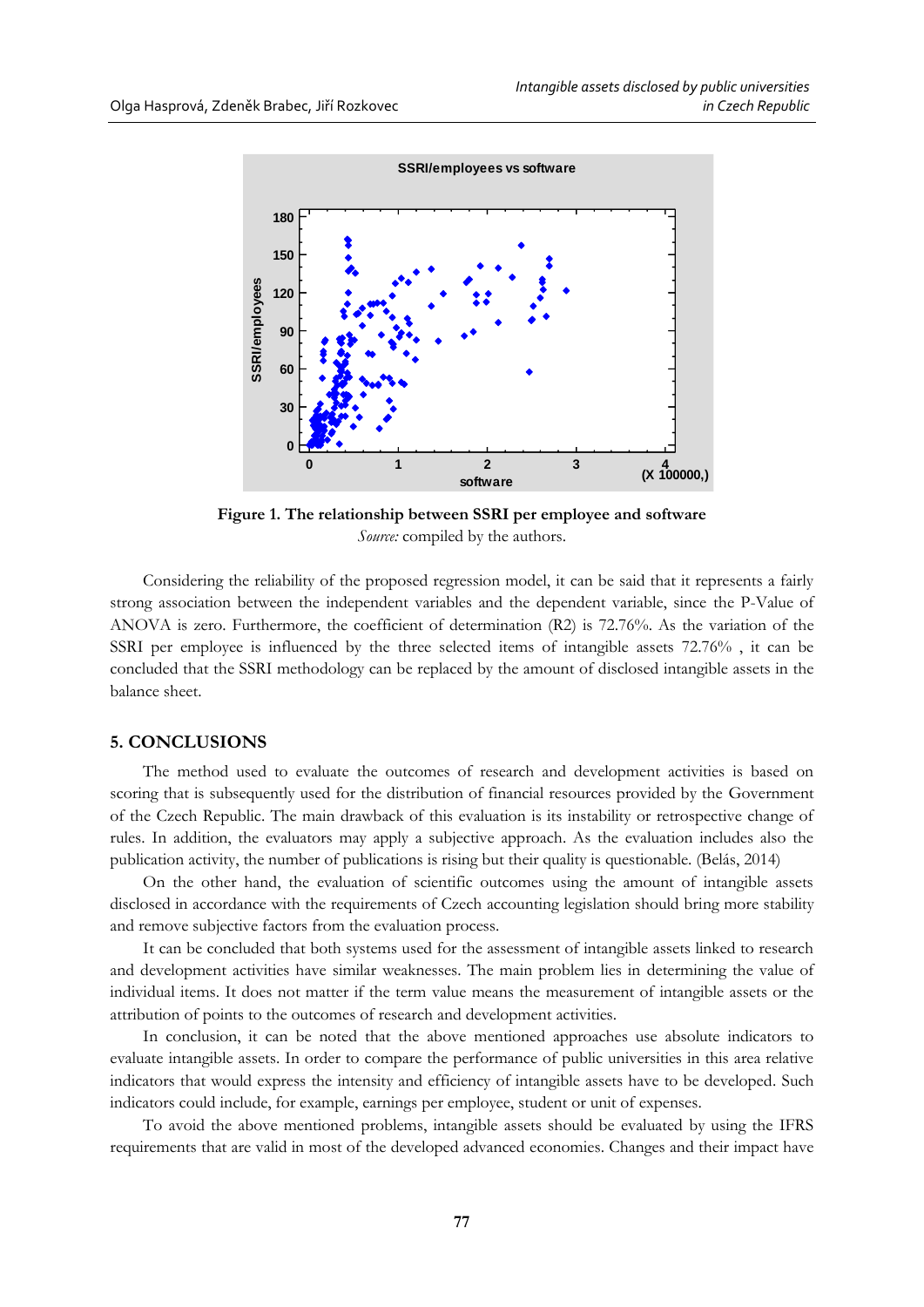to be disclosed in the financial statements of individual subjects. If the value of a certain part of intangible assets was used for the distribution of financial resources provided by the Government of the Czech Republic, research institutions would not sell their intangible assets (copyrights, licences, patents etc.) without disclosing those in their financial statements. Applying this approach would satisfy the basic underlying principle of accounting, namely *the true and fair view principle* also in the field of intangible assets. This would simultaneously provide an objective allocation base for the creation of the budget of the universities.

## **ACKNOWLEDGEMENT**

This paper was created in accordance with the institutional support for the conceptual development the Technical University of Liberec, Faculty of Economics. (Project: Excelentní výzkumné týmy – NOVÉ PŘÍSTUPY K VYKAZOVÁNÍ NEHMOTNÝCH AKTIV V PROSTŘEDÍ ČR).

## **REFERENCES**

- Ayerbe, C., Lazaric, N., Callois, M., & Mitkova, L. (2014). The new challenges of organizing intellectual property in complex industries: a discussion based on the case of Thales. *Technovation*, *34*(4), 232-241.
- Belás, J., Bartos, P., Habánik, J., & Novák, P. (2014). Significant attributes of the business environment in small and meduim-sized enterprises. *Economics & Sociology*, *7*(3), 22.-39.
- Blomqvist, K., Hara, V., Koivuniemi, J., & Äijö, T. (2004). Towards networked R&D management: the R&D approach of Sonera Corporation as an example. *R&D Management*, *34*(5), 591-603.
- Candelin-Palmqvist, H., Sandberg, B., & Mylly, U. M. (2012). Intellectual property rights in innovation management research: a review. *Technovation*, *32*(9-10), 502-512.
- Čada, K. (2009). *Oceňování nehmotného majetku.* Praha: Oecomica.
- Cohen, E., & Davidovitch, N. (2015). Higher education between government policy and free market forces: The case of Israel. *Economics & Sociology*, *8*(1), 258-274.
- Dobiáš, I. (2008). *Vádemékum komercializace poznatků výzkumu a vývoje*. Praha: Czech Knowledge Transfer Office.
- Hertzfeld, H. R., Link, A. N., & Vonortas, N. S. (2006). Intellectual property protection mechanisms in research partnerships. *Research Policy*, *35*(6), 825-838.
- Holyoak, J., & P. Torremans. (2013), *Intellectual Property Law*, Hampshire: Oxford University Press.
- Horák, J., & Malíková, O. (2011). Environmentally related impacts on financial reporting: the case of pollution permits in Czech legislative conditions. *WIT Transactions on Ecology and the Environment*, *147*, 433-442.
- IASB. (2014). *International accounting standard 38: Intangible assets.* London: IASCF*.*
- Hunter, L., Webster, E., & Wyatt, A. (2012). Accounting for expenditure on intangibles. *Abacus*, *48*(1), 104-145.
- Krstić, J., & Đorđević, M. (2010). Financial Reporting on Intangible Assets: Scope and Limitations. *Facta Universitatis, Series: Economics and Organization*, *7*(3), 335-348.
- Lev, B. (2001). *Intangibles: management, measurement, and reporting*. Washington, D.C.: Brookings Institution Press.
- Malíková, O., & Brabec, Z. (2012). The influence of a different accounting system on informative value of selected financial ratios. *Technological and economic development of economy*, *18*(1), 149-163.
- Malíková, O. (2013). Environmental impact identified from company accounts in the Czech Republic. *WIT Transactions on Ecology and the Environment*, *179*, 695-703.
- Mingaleva, Z., & Mirskikh, I. (2013). The Problems of Legal Regulation and Protection of Intellectual Property. *Procedia-Social and Behavioral Sciences*, *81*, 329-333.
- Papageorgiadis, N., & Sharma, A. (2016). Intellectual property rights and innovation: A panel analysis. *Economics Letters*, *141*, 70-72.
- Pelegrýn, J. (2011). RIV nevyčerpatelný zdroj zábavy a poučení. *Filosofie dnes, 3*(1), 99-104.
- Ramírez, Z. Tejada, A., & Gordillo, S. (2013). REcognition of Intellectual capital importace in the university sector. *International Journal of Business and Social Research, 3*(4), 27-41.
- Regulation No. 504/2002 implementing the Accounting act No. 563/1991.